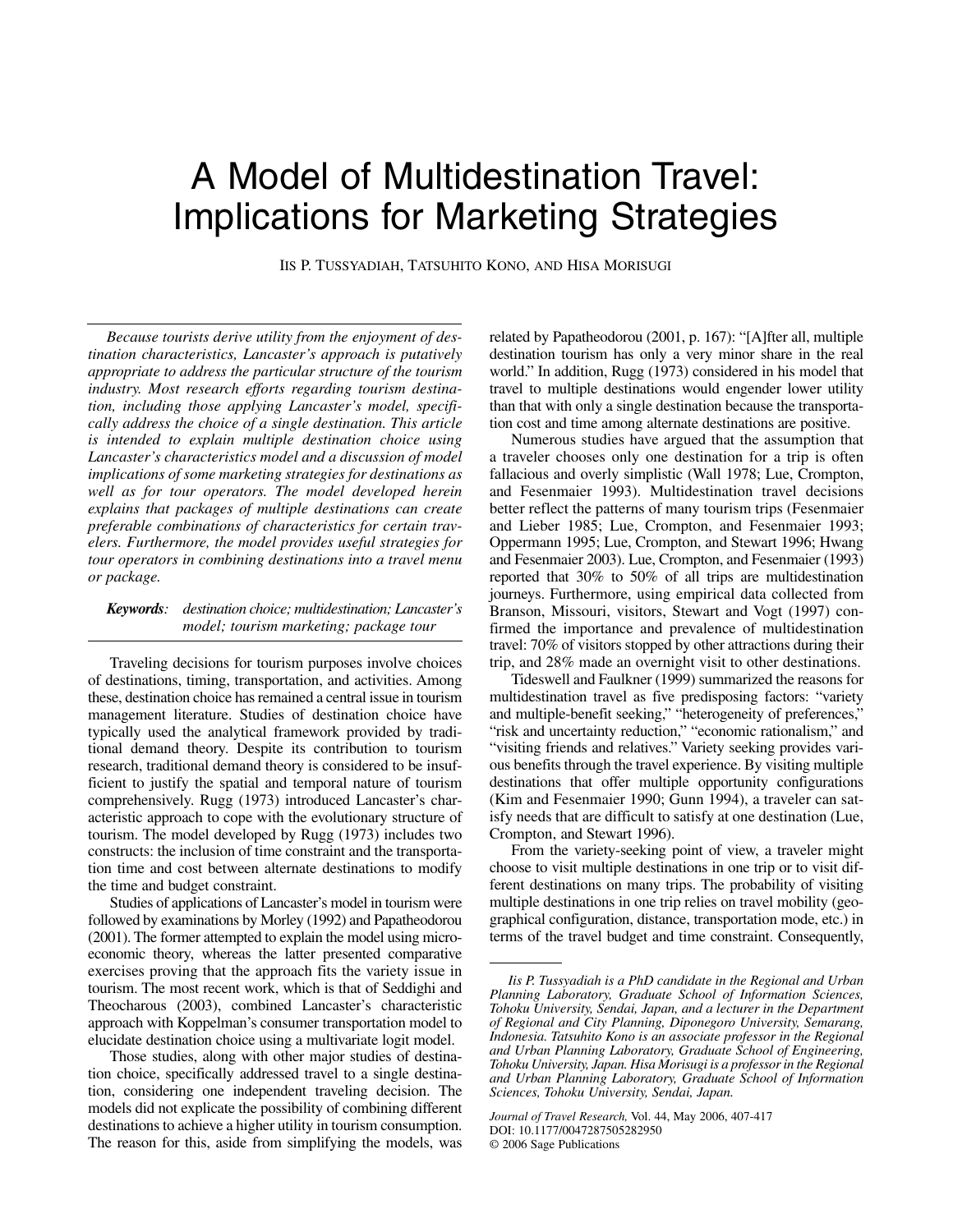some destinations are unlikely to be combined. A traveler then might seek diversity by visiting different destinations during future travel (i.e., variety throughout time) to compensate unfulfilled needs of previous travel.

These considerations imply the necessity of developing a model that comprehensively explains utility maximization of performing multidestination travel on one occasion and on multiple occasions. The mathematical model is used not only to show that the behavior of combining destinations exists in traveling but also to provide a means to further estimate and predict future travel patterns. The model in this article is developed to cope with all possible itineraries implied with multidestination travel. Using the basic Lancaster's model and accounting for multidestination cases of traveling patterns, the model offers not only a theoretical basis to explain tourists' behavior but also practical guidelines for destination development and management.

The remainder of the article is organized as follows. The next section describes the importance of Lancaster's model for tourism, and outlines the model and its application to the tourism field. The subsequent section illustrates the extension of Lancaster's model to tourism, which incorporates multiple occasions and multiple destinations in traveling activities. Implications of the model for marketing are described in the section, showing strategies available for destinations and tour operators to capture and maintain their market. The first part of that section describes various strategies for tour operators, offering guidelines to choose efficient combinations of destinations. The subsequent explanation concerns strategies that are useful for destinations and tourism authorities to behave efficiently toward a policy of developing new destinations. A concluding remark ends the article.

## **APPLYING LANCASTER'S MODEL TO TOURISM**

Lancaster's model appears to offer the most promising insight into choice when qualitative aspects are important (Fernandez-Castro and Smith 2002), including tourism. Seddighi and Theocharous (2003) pointed out that an important objective of tourism demand analysis is to improve the understanding of public behavior toward a particular destination. In other words, knowledge of the way in which holidaymakers select their holiday destinations and the factors that determine their choices are important investigative goals.

The existing tourism demand literature is dominated by econometric models that follow a single equation time-series approach (Papatheodorou 2001; Seddighi and Theocharous 2003). These models exclude measures of travelers' attitudes, including perceptions of service attributes and personal feelings toward different destinations and services. Therefore, the models are not sensitive to the wide range of strategies that can be designed to motivate, influence, or change consumer travel behavior (Seddighi and Theocharous 2003).

Some drawbacks exist in applying traditional demand theory to tourism research. These drawbacks are the consquence of failures of the theory to cope with particularities in tourism products. The static nature of traditional demand theory is inapplicable to the evolutionary features of tourism products, namely, the dynamics and trends in destination attractions.

Lancaster's characteristics model (Lancaster 1966, 1968) is used to provide an answer to these problems. The concept of Lancaster's characteristics model is that goods are no longer the objects of utility by themselves: goods are assumed to generate certain characteristics or attributes from which the utility is ultimately derived. It conforms well to analysis of tourism because a traveler does not derive utility from possessing or consuming travel destinations; rather, travelers derive utility from being in a particular destination at some period of time, thereby consuming the destination's characteristics.

*The basic model*. Formally, the collection of *i*th characteristics *z<sub>i</sub>* possessed by some collection  $x_1, x_2, \Lambda, x_i$  of goods *j* is given as the equation

$$
z_i = \sum_{j=1}^N b_{ij} \cdot x_j
$$

where  $b_{ij}$  is the consumption technology coefficient. Goods produce characteristics in fixed proportions.

The consumer maximizes *U* (*z*)

subject to 
$$
z = bx
$$
  
\n $E \ge p_x \cdot x + p_t \cdot m$   
\n $z, x, p_x, p_t, m \ge 0;$ 

in those equations, *z* is a vector of characteristics, *x* is a vector of days spent in each destination, *E* is the available expenditure,  $p<sub>x</sub>$  is a vector of prices per day visit in each destination,  $p_t$  is a vector of transportation prices between region pairs, and *m* is a permutation column vector whose elements are either 1 or 0.

*The goods space*. Given destinations *A*, *B*, *C*, and *D*, and the characteristics  $Z_1$  and  $Z_2$ , the goods that are purchased by the traveler are number of days spent in destinations *A*, *B*, *C*, and *D*, noted as  $x_A$ ,  $x_B$ ,  $x_C$ ,  $x_D$ , which are generally regarded as the durations, or lengths of stay, in tourism analysis. Lancaster's model transforms this goods space into a characteristics space, which expresses the combination of characteristics a consumer could consume by purchasing *x*:  $z_1 = b_{1A}x_A + b_{1B}x_B + b_{1C}x_C$  +  $b_{1D}x_D$  and  $z_2 = b_{2A}x_A + b_{2B}x_B + b_{2C}x_C + b_{2D}x_D$ .

*The characteristics space*. The characteristics space can be illustrated diagrammatically (see Figure 1) with characteristics on the vertical and horizontal axis, the ray of characteristics of each destination, that is,  $0A = b_{1A}/b_{2A}$ ,  $0B = b_{1B}/b_{2B}$ ,  $0C = b_{1C}/b_{2C}$ ,  $OD = b_{1D}/b_{2D}$ , and budget constraints in each destination.

The budget constraints  $E_A$ ,  $E_B$ ,  $E_C$ ,  $E_D$  indicate maximum amounts of characteristics (combinations of  $Z_1$  and  $Z_2$ ) that might be consumed by a traveler given the available expenditure for traveling purpose. The line  $E_A \rightarrow E_B \rightarrow E_C \rightarrow E_D$  is the efficiency frontier: each point along the line is the optimum amount that the traveler can consume. In diagram (a) in Figure 1, the area inside the plane formed by  $0 - E_A - E_B$  $E_c$ — $E_p$ —0 is the traveler's opportunity set: the traveler might choose one point inside the area that best suits a preference. Given the convex indifference curve, point *E\** in diagram (b) in Figure 1 indicates the optimum point the traveler could choose; the traveler must spend time in B and C in one trip.

*Inclusion of time constraint*. Tourism is a time-consuming activity. Therefore, a time constraint must also be included in the model. With the inclusion of a time constraint, the consumer maximizes *U (z)*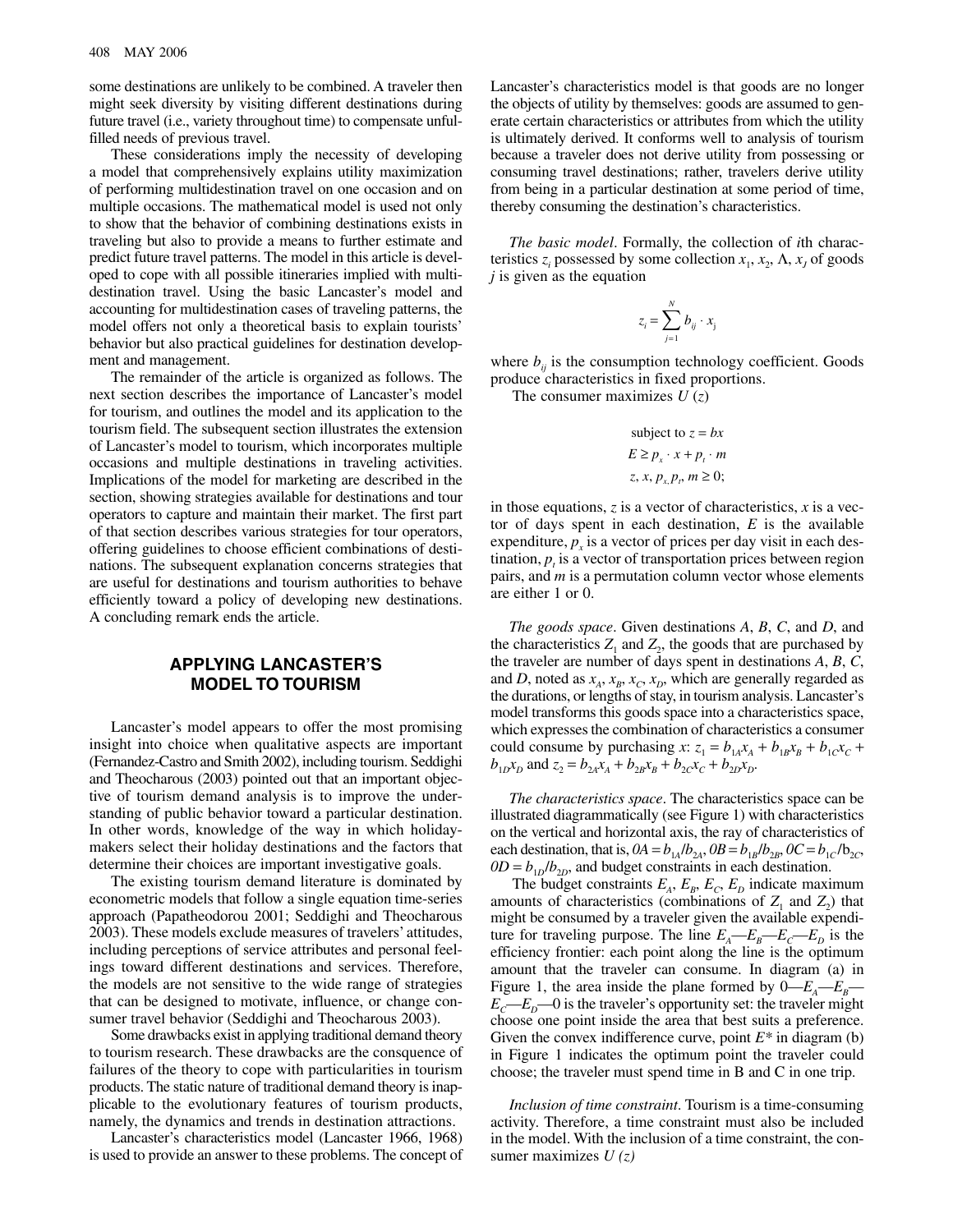**FIGURE 1 CHARACTERISTICS SPACE**



**FIGURE 2 CHARACTERISTICS SPACE WITH BUDGET AND TIME CONSTRAINTS**



subject to  $z = bx$  $E \geq p_x \cdot x + p_t \cdot m$  $T \geq c \cdot x + t \cdot n$  $z, x, p_{x}p_{t}, t, c, m, n \ge 0,$ 

where  $z$  is a vector of characteristics,  $x$  is a vector of days spent in each destination,  $p<sub>x</sub>$  is a vector of prices per day visit in each destination,  $p_t$  is a vector of transportation prices between region pairs, *t* is a vector of transportation time among all links in a transportation network, *c* is a permutation column vector whose elements are all 1, and *m* and *n* are permutation column vectors whose elements are either 1 or 0.

Figure 2 shows that the inclusion of time constraints  $T_A$ ,  $T_B$ ,  $T_C$ ,  $T_D$  changes the efficiency frontier to  $E_A$ ,  $E_B$ ,  $E_C$ ,  $E_D$ and the opportunity set to  $0-E_A-E_B-E_C-T_D$ —0.

## **A MODEL OF MULTIDESTINATION TRAVEL**

Tourism destinations are defined as *d*. The destinations produce characteristics  $Z_i$ . Traveling occasions are defined as *n*. The time constraints for respective occasions are defined as  $T_n$ . A yearly available expenditure for traveling purposes is defined as *E*. Transportation prices between all pairs of nodes in transportation network *o* to *d* at occasion *n* are defined as  $p_{\text{total}}$ . The transportation time between all pairs of nodes in transportation network  $o$  to  $d$  at occasion  $n$  is defined as  $t_{\text{odn}}$ . The price to spend a day in *d* on occasion *n* is defined as  $p_{xdn}$ . The consumer maximizes  $U(z)$  subject to

the characteristics 
$$
z_i = \sum_{n=1}^{N} \sum_{d=1}^{D} b_{idn} (\delta_{dn} \cdot x_{dn})
$$
  
\nthe budget constraint  $E \ge \sum_{n=1}^{N} \sum_{d=1}^{D} p_{xdn} (\delta_{dn} \cdot x_{dn})$   
\n $+ \sum_{o=1}^{O} \sum_{d=1}^{D} (\delta_{odn} \cdot p_{total})$ ; and  
\nthe time constraint  $T_n \ge \sum_{d=1}^{D} \delta_{dn} \cdot x_{dn} + \sum_{o=1}^{O} \sum_{d=1}^{D} \delta_{odn} \cdot t_{odn}$ ;  
\n $n = 1, 2, 3, ..., N$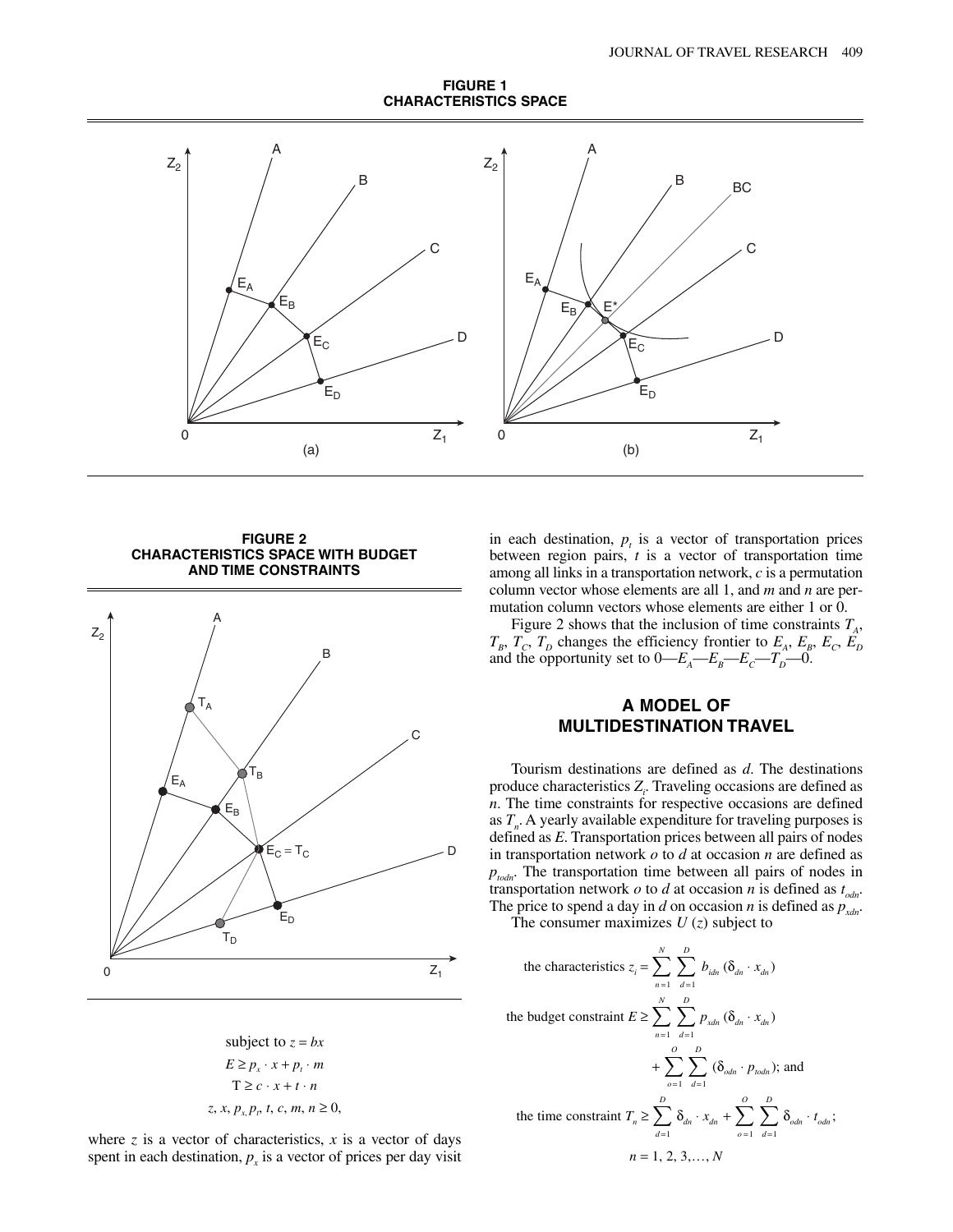where  $\delta_{od} = 1$  if the traveler goes from *o* to *d*, and  $\delta_{od} = 0$  if the traveler does not go from *o* to *d*.

If 
$$
\sum_{o} \delta_{odn} \ge 1
$$
, then  $\delta_{dn} = 1$ . If  $\sum_{o} \delta_{odn} = 0$ , then  $\delta_{dn} = 0$ ,  
with the conservation law  $\sum_{o} \delta_{od} \Big|_{d=j} = \sum_{o} \delta_{od} \Big|_{o=j}$   
and *z*, *x*, *P*<sub>x</sub>, *P*<sub>r</sub>, *t*  $\ge 0$ .

The model can be considered as an extension of the currently applied Lancaster's model in tourism. It implies some important points. The model introduces occasions of travel (*n*) into consideration. The definition of *occasion* in this model refers to how frequently the traveling activity could occur within a year. Given many holidays such as weekends and other seasonal or bonus-related vacations, consumers' decisions toward these holidays then result in *to travel* and *not to travel* (i.e., using the holidays to do other leisure activities). The decision to travel marks the traveling occasion.

Introduction of the traveling occasion presents the possibility of differences in time constraints and prices (transportation prices as well as staying prices) at each occasion. Examples of such phenomena are peak and off-peak flight fares between a particular origin and a destination that might vary throughout time, and low- and high-season accommodation rates at different destinations.

The model also allows for a changing consumption technology coefficient of a destination within a given time span. In the model, characteristics are assumed to be occasion dependent. In other words, destinations might produce different proportions of characteristics at different occasions. An illustration of this fact is the change of characteristics caused by seasonal and climatic variation throughout the year. One locale might be considered more beautiful in winter than in summer; another place's cuisine might have a unique taste at an occasion when special crops or spices are in season. Consumers' destination choices within the model framework would result in visits to single destinations or to multiple destinations within one occasion. Summing up all occasions, the decision then points to travel to the same destination or destinations at all occasions (destination repetition), or to travel to a different destination at each occasion. Mixes of more than one destination in overall traveling choices, which might exist in one occasion or many different occasions, are all regarded in this article as multidestination travel. Cases and diagram illustrations in the next section will aid in clarifying this matter.

*Illustrations and cases*. Assume that three destinations, *A*, *B*, and *C*, exist with characteristics  $Z_1$  and  $Z_2$ , which are produced in the same proportion throughout the year. The traveler has two occasions of traveling (1 and 2) with time constraints  $T_1$  and  $T_2$ , and budget constraints  $E_1$  and  $E_2$ ; the ray of characteristics and constraints are illustrated in Figure 3.

Diagram (a) of Figure 3 illustrates the time and budget constraint of occasion 1, whereas diagram (b) of the same figure illustrates the time and budget constraint on occasion 2. Diagram (c) of Figure 3 illustrates the condition when the traveler chooses to travel to the same destination in both occasions: destination repetition. Choosing destination *C*, the traveler faces point  $T_{\text{ClC2}}$  in ray  $\theta C$  as the time constraint, and a point between  $E_{C1}$  and  $E_{C2}$  as the budget constraint.

Figure 4 illustrates the choice of multiple destinations on one occasion. As discussed in Rugg (1973), a trip to more than one destination involves a positive transportation cost and transportation time among alternate destinations that might decrease attainable vacation days in the destinations, which in turn decreases the level of utility. The present study is intended to illustrate the dynamics of destination combinations that are likely to occur in the present day. Mobility among alternate destinations is considered to be the core factor that determines the possibility of destination combination in multidestination choice.

Diagram (a) in Figure 4 shows a case in which distance between destinations is relatively small. The movement from one destination to another will not affect the attainable vacation days at both destinations: the time and cost for moving are sufficiently small to be considered negligible. When combining *A* and *B* at the same occasion, the time constraint is the line between  $T_A$  and  $T_B$ , and the budget constraint is the line between  $E_A$  and  $E_B$ .

In addition, diagram (a) also shows that when one destination (*A*) is en route to other destination (*B*), a visit to *A* on the way to *B* might be considered as a sunk cost in transportation but implies staying time and the difference in staying price. Given the characteristics of each destination, the budget and time constraints of the combination do not shift (the time constraint is the line between  $T_A$  and  $T_B$ , and the budget constraint is the line between  $E_A$  and  $E_B$ ).

Diagram (b) in Figure 4 is a case in which distances between alternate destinations are sufficiently large that the traveler will face some decrease in his or her attainable days of vacation. Within this situation, the traveler might choose between using inexpensive slow transportation and expensive fast transportation, assuming that the infrastructure for both choices is available. There would be a relatively small effect on the budget constraint but a huge effect on the time constraint if a traveler chooses to use low-cost, slow transportation. This choice causes the shift in time constraint line, as in the combination of *A* and *B*, in which the time constraint line  $T_A T_B$  shifts downward, causing the time constraint to change to point  $T_A$ , the solid line under line  $T_A T_B$ , and point  $T_B$ . If, however, a traveler chooses to use high-cost, slow transportation, a relatively small effect on the time constraint would occur along with a huge effect on the budget constraint. This choice causes the shift in the budget constraint line, as in the combination of *B* and *C*, in which the budget constraint line  $E<sub>B</sub>E<sub>C</sub>$  shifts downward, causing the budget constraint to change to point  $E<sub>p</sub>$ , the solid line under line  $E_B E_C$ , and point  $E_C$ . The time and budget constraints are discrete at points  $(T_A, T_B, E_B, E_C)$ , continuous in the solid line, and discontinuous at points when the solid lines are perpendicular with the rays of characteristics.

Travelers could also consume destination mixes by traveling to different destinations on different occasions, each with a single destination and multiple destinations. Figure 5 illustrates examples of combinations that are consumable by travelers: ray  $A_1A_2$  represents characteristics of visiting  $A$  on occasions 1 and 2; ray  $B_1C_2$  indicates the characteristics of visiting *B* on occasion 1 and visiting *C* on occasion 2 (both as single destinations); and area  $B_1B_2C_2$  are the characteristics of visiting *B* at occasion 1 as a single destination and *B* and *C* (multiple destinations) on occasion 2. The lengths of ray 0*-*  $A_1A_2$ , ray  $0$ - $B_1C_2$ , and area  $B_1B_2C_2$  are determined by the efficiency frontier (whichever of budget or time constraint is closest to 0). Within these examples, both combinations  $B_1C_2$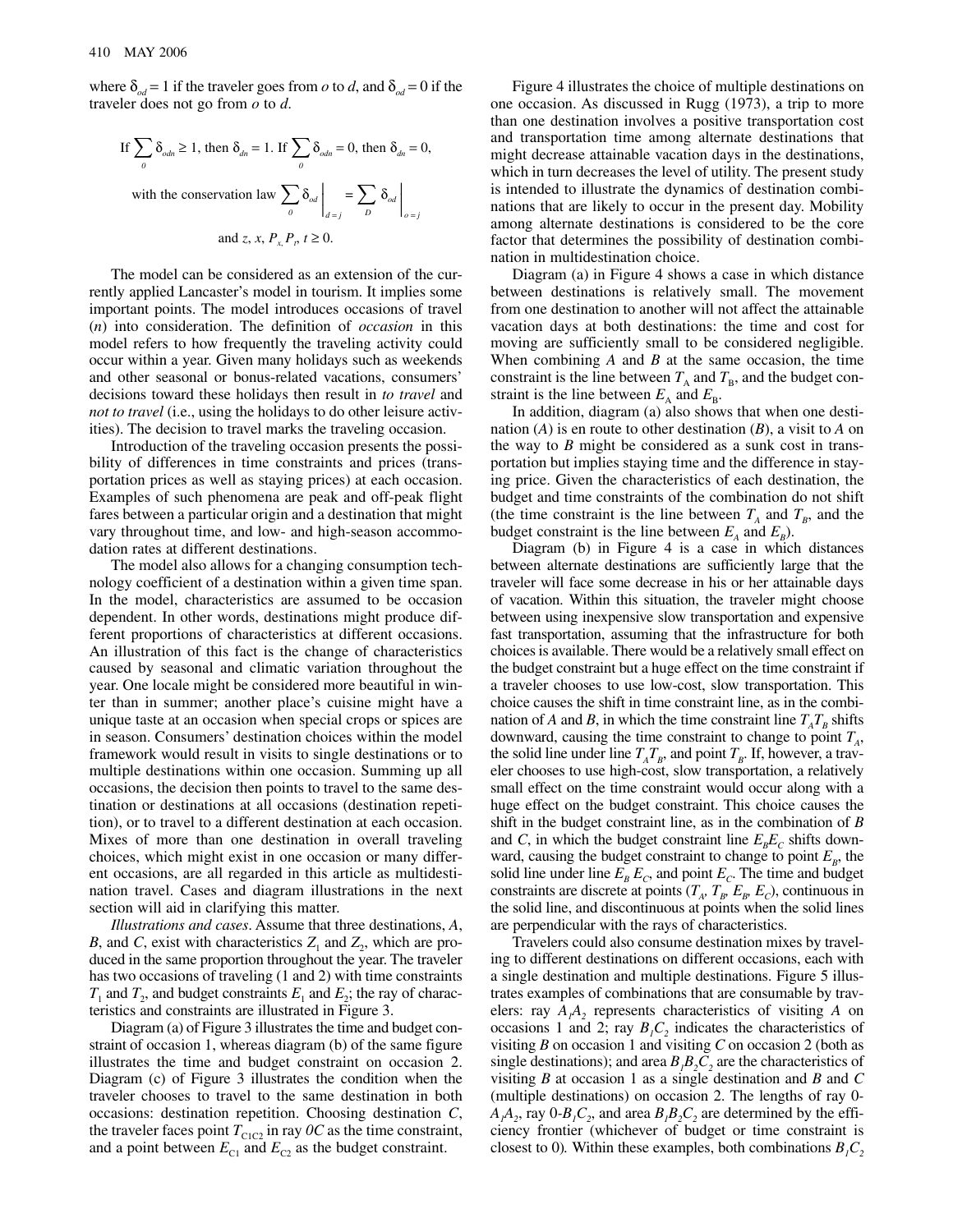**FIGURE 3 MULTIOCCASION SINGLE DESTINATION CHOICE**



**FIGURE 4 CHARACTERISTICS OF MULTIDESTINATION TRAVEL**

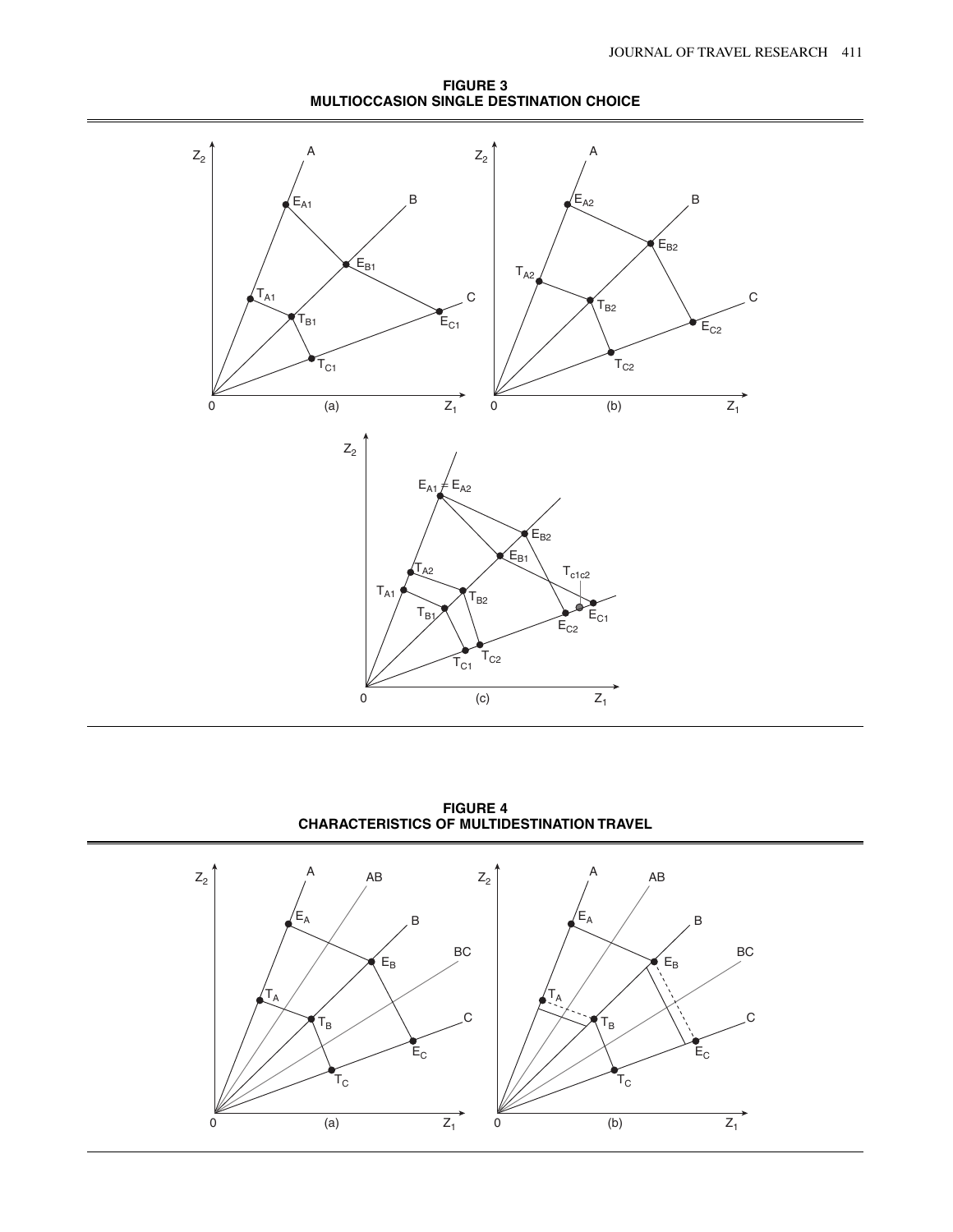**FIGURE 5 COMBINING SINGLE DESTINATION AND MULTIDESTINATION TRAVEL WITHIN A TIME SPAN**



and  $B_1B_2C_2$  are considered as multiple destination visits in this article. Given the convex indifference curve in the figure, mixes of destinations  $B_1B_2C_2$  generate the highest utility to the traveler; they hold the concept of variety-seeking behavior. Dynamics of traveler choices within this case can also be compared with the case in which destinations produce different characteristics throughout the year.

These illustrations clearly demonstrate that combining more than one destination can generate higher utilities for certain travelers than single destination travel. Under certain conditions, grouping destinations in a package can increase their likelihood of purchase. Some irregularity results, however, from destination attractiveness or traveler behavior. Some particular destinations might offer unique attractions, which may drive travelers to visit them repeatedly. Conversely, some particular travelers might also attempt to avoid the risk of visiting other destinations and continually visit the same destination.

*Trip itinerary*. Within one traveling occasion, the key concept to multidestination travel is the trip itinerary, which consists of a route with one or more stops that a traveler takes (Lew and McKercher 2002). Numerous studies have modeled various trip itinerary configurations (Gunn 1994; Lue, Crompton, and Fesenmaier 1993; Oppermann 1995; Lew and McKercher 2002; Hwang and Fesenmaier 2003) that are arranged based on the route and the stops en route.

Lue, Crompton, and Fesenmaier (1993) proposed a classification system of trip configuration (referred herein after as the *LCF system*) that consists of five alternative patterns: (1) single destination travel, (2) en route travel, (3) base camp travel, (4) trip chaining, and (5) regional tour (see Figure 6). With the definition of  $\delta_{od}$  and  $\delta_d$  as well as the conservation law, which prohibits travel from the tourism network system, the model in this article allows for all LCF trip configurations.

The probability of taking multidestination travel within one occasion, then, relies on travel mobility among alternate destinations. Travel mobility constrains the flexibility of itineraries and is therefore related to time as well as budget. In general, it can be considered that the greater the mobility among destinations, the stronger the tendency toward multidestination travel (Cooper 1981; Debbage 1991). This mobility depends on the spatial configuration of destinations as well as the origin (i.e., distance and transportation network) and transportation mode. Within the time and budget constraint, the model encapsulates the distance factor, that is, the distance between origin and destination, as well as the distance between alternate destinations.

*Travelers'preferences and destination loyalty*. Within the model, travelers' preferences are indicated by the utility function and indifference curves, which illustrate the relative importance of each destination characteristic to the travelers. A traveler who exhibits a greater interest in a particular characteristic has a relatively flat indifference curve toward the other characteristics (see Figure 7). If traveler 1 has a greater interest in scenic beauty than in a cultural attraction, the scenic beauty becomes a more important determination in choosing destinations.

Tourists who travel in groups tend to include more than one destination in the travel itinerary to accommodate the heterogeneity of preferences of different group members. For instance, in cases of spousal and family vacations in which each individual has different preferences toward destination characteristics, more than one destination with different characteristics is likely to be included in the travel itinerary or be combined throughout time from one occasion to the next.

Travelers' preferences are strongly related to the concept of destination loyalty. Destination loyalty is associated with the idea that previous experiences influence subsequent traveling decisions, specifically destination choice. As Oppermann (2000) argued, destination loyalty exists in a longitudinal perspective, analyzing individuals'lifelong destination choices rather than looking merely at repeat visitation of previous destinations.

To explain the destination loyalty within the model, the utility *U* (*z*) can be replaced by  $U(\sum_{i=1}^{I} z_{in}, \sum_{n=0}^{n-1} \sum_{i=1}^{I} z_{in})$ ; the travelers maximize the utility of destination characteristics  $(\sum_{i=1}^{I} z_{in})$  in consideration of the cumulative experiences of characteristics consumed in previous travels  $(\sum_{n=0}^{\tilde{n}-1} \sum_{i=1}^{I} z_{in})$ . After some number of visits, the combination of characteristics at particular destinations still best suits what the travelers seek (giving the highest utility to the travelers), thereby creating destination loyalty.

*Applicability to empirical analysis*. This study is intended to construct a theoretical model of multidestination choice. This subsection discusses the empirical applicability of the constructed model to the real world for future research.

Estimation of the utility function is possible by collecting data of consumers' preferences toward particular destination characteristics. Seddighi and Theocarous (2003) personally administered questionnaires with a 3-point Likert-type scale to tourists visiting Cyprus in March 2001. Thereby, they measured the importance of that destination's characteristics. Similar questionnaires can be used to estimate the importance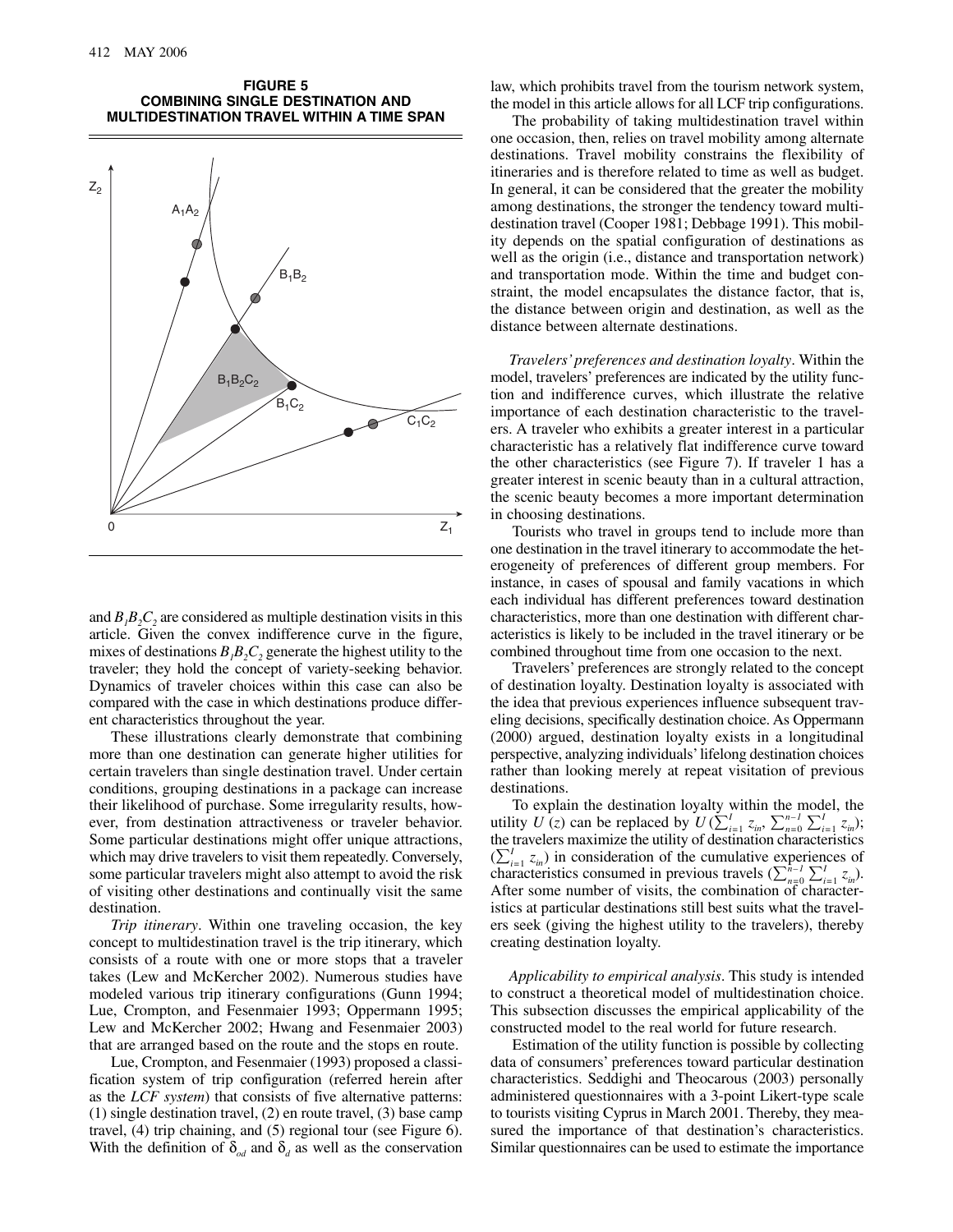**FIGURE 6 LCF SYSTEM OF TRAVEL CONFIGURATIONS**





and attractiveness of many destination characteristics at different types of tourist segments.

The next issue is to estimate how many characteristics destinations can generate in some period, that is, coefficient technology (b). Rugg (1973) considered only quantifiable characteristics in his research: average temperatures, average rainfalls, average hours of daily sunshine, and so on. The most important destination characteristics are unquantifiable: beauty, comfort, delicacy, and so on. A hedonic approach can quantify the latter characteristics and estimate destinations' coefficient technology.

The remaining variables, such as staying prices, transportation prices, and transportation time, are easily measurable. Having all those variables, this model can be used to estimate travel demand to particular destinations.

## **IMPLICATIONS FOR TOURISM MARKETING STRATEGIES**

The model described above is useful as a basic tool to implement various marketing strategies and destination management. Given their characteristics, other characteristics, and consumer preferences, destinations could appeal differently according to many challenges and opportunities generated by travelers' behavior of combining destinations. Tour operators could offer the best combination of destinations as a package tour to draw more travelers.

*Strategies for tour operators*. For tour operators, the model can be used to decide on and evaluate combinations of destinations that yield a maximum utility for certain travelers. When designing various package tours that combine myriad destinations, important considerations must be given to destination choice and the visitors' lengths of stay at each destination.

The practice of packaging destinations is not new, but no theoretical basis accompanies the package design—that is, destination choice and duration—with regard to travelers' utility. Some destination packaging as well as service packaging, which are created without considering consumers' utility, pose the risk that they will eventually hurt the consumption process, namely, generate dissatisfaction among travelers. Gourville and Soman (2002) showed that bundling services can reduce actual consumption and also decrease repeat sales. Examples shown in their article reflect the grouping of resorts or restaurants created by managers as an attempt to increase demand without consideration of consumers' utility.

Illustrations in the following figures present some explanations of the utility of destination combinations as well as choosing the most efficient among possible combinations. Two characteristics are plotted in the diagram. Therefore, the possible combination is limited to two destinations. This is a simplification of the model because the model allows the number of destinations (*d*) and the number of characteristics (*i*) to be analyzed.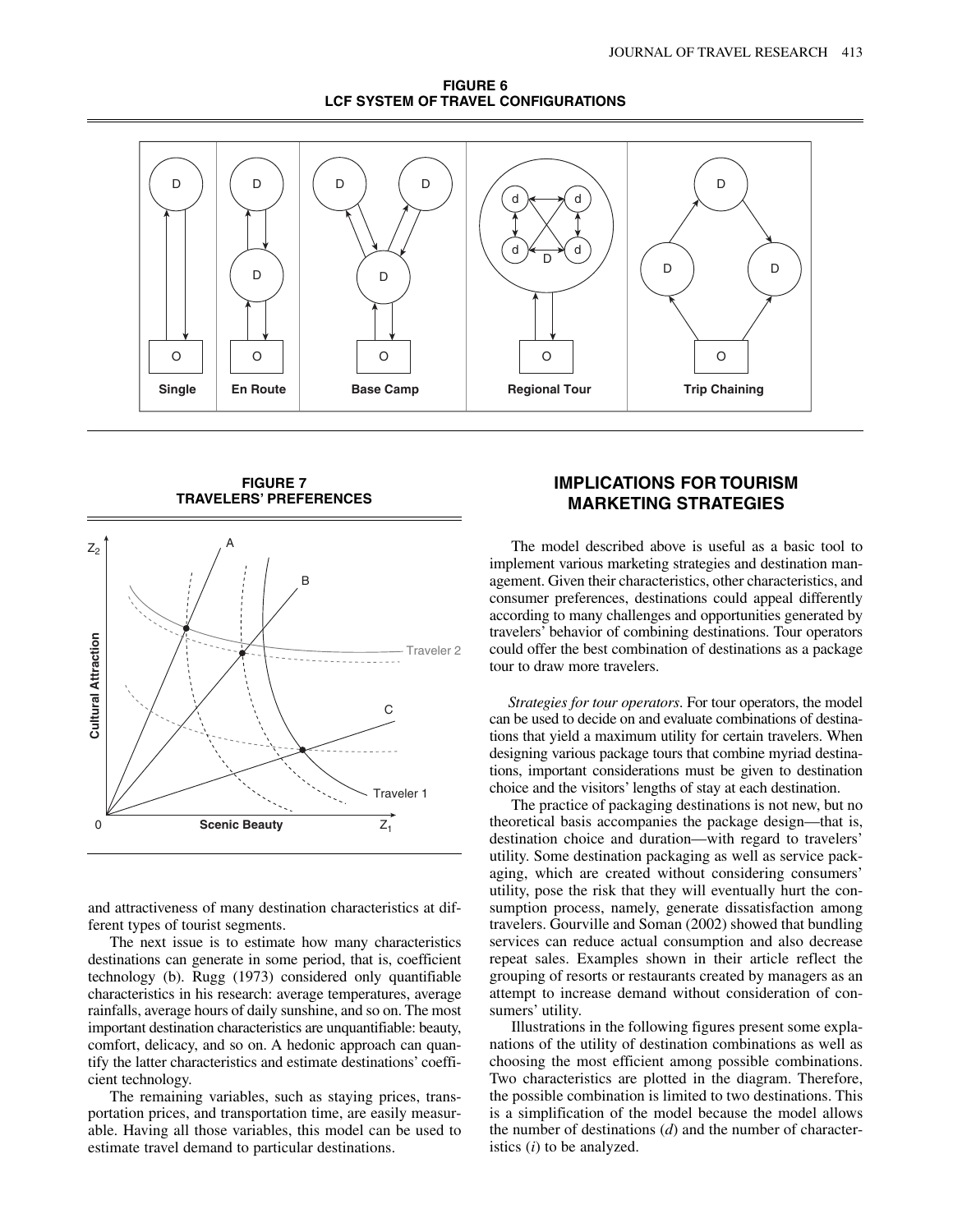**FIGURE 8 UTILITY MAXIMIZATION WITH MULTIDESTINATION TRAVEL**



**FIGURE 9 GUIDELINE 1: ANGLES BETWEEN ALTERNATE DESTINATIONS**



Diagram (a) in Figure 8 shows that destinations *A*, *B*, and *C* offer the same utility level when they are consumed as single destinations. Combining *A* and *B*, *A* and *C*, or *B* and *C* (i.e., point  $E_{AB}$ ,  $E_{AC}$ , and  $E_{BC}$  respectively) creates higher utilities than those of single destinations (i.e., point  $E_A$ ,  $E_B$ , and  $E_C$ ). Given, however, the indifference curve, the combination that generates the highest utility is *A* and *C* at point  $E_{AC}$ , assuming that the mobility between *A* and *C* is sufficient that the traveler

can move without decreasing the number of staying days. Diagram (b) in Figure 8 shows that the combination of *A* and *C* (i.e., point  $E_{AC}$ ), which respectively have lower utility levels than *B*, yields a higher utility than that of *B*.

The efficiency of combining destinations is well illustrated. Therefore, we should next seek the combination that attracts travelers most efficiently. The following are several guidelines for tour operators to choose the most efficient combination of destinations as a package.

Guideline 1: combine destinations with the largest difference in characteristics when the resulting combinations yield a similar ray of characteristics.

Assume four destinations, *A*, *B*, *C*, and *D*, which all have the same utility level as in Figure 9. Combining *A* and *D* (at point  $E_{AD}$ ), for which each ray of characteristics differs by angle *ad*, generate higher utility than combining *B* and *C* (at point  $E_{BC}$ ), for which each ray of characteristics differs by angle *bc* (where  $ad > bc$ ). Both points ( $E_{AD}$  and  $E_{BC}$ ) are in the same ray of characteristics from the 0 point, as shown by the dashed line from 0 to both points. The ray shows that both combinations yield similar characteristics for the traveler, but the combination of *A* and *D* is more efficient. The illustration shows that, given a convex indifference curve, the larger the angle between two rays of characteristics, the more efficient the combinations of destinations.

Guideline 2: combine destinations to produce a ray of characteristics that is perpendicular to the indifference curve when the resulting combinations yield a different ray of characteristics.

The most efficient destination combination can be analyzed using the angle between the rays of characteristics and indifference curve. Supposing homothetic preferences for cases in which the slopes of combinations are different and the angles between rays of alternate combinations are the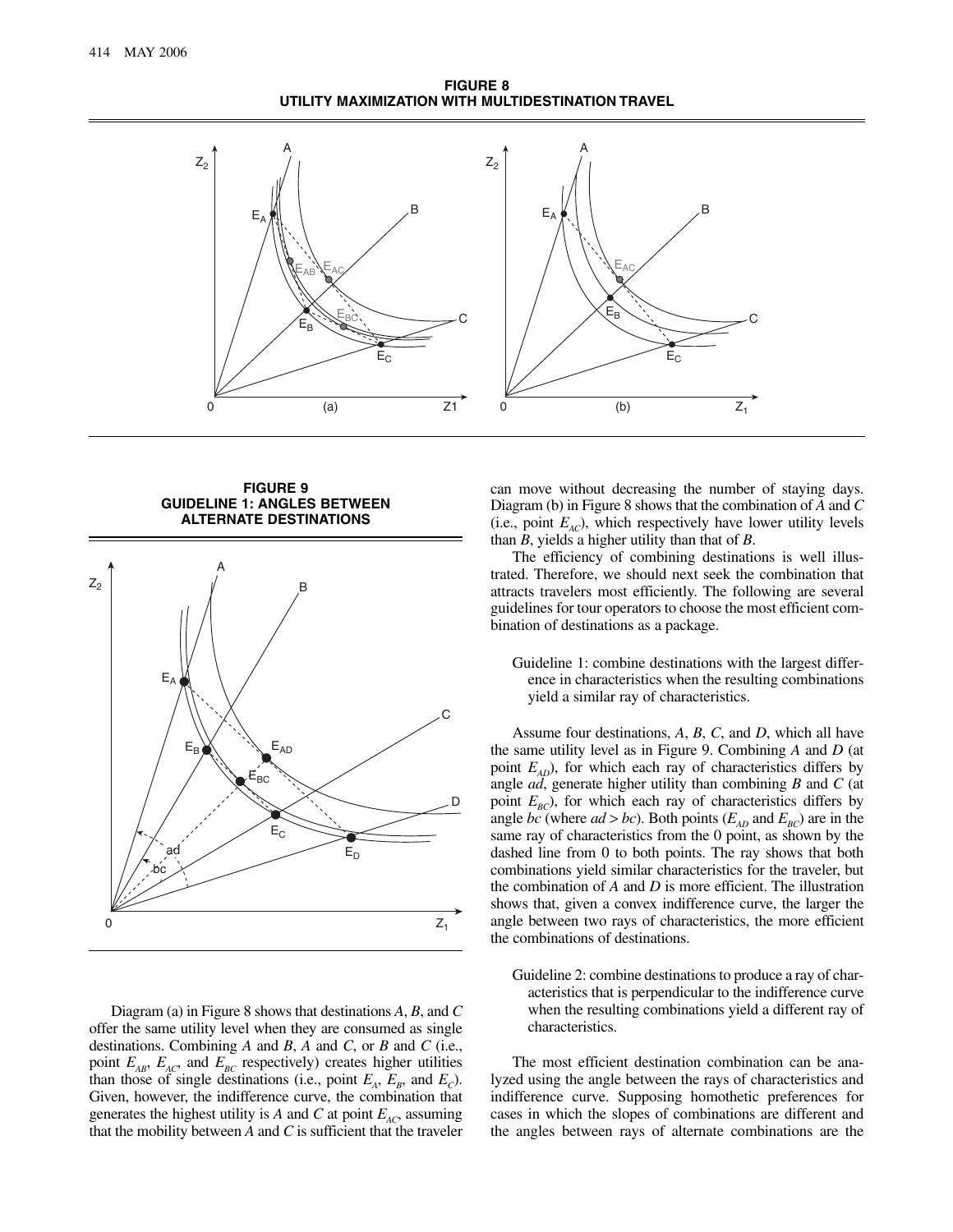**FIGURE 10 GUIDELINE 2: ANGLES BETWEEN THE RAY OF CHARACTERISTICS AND THE INDIFFERENCE CURVE**



**FIGURE 11 EFFECTS OF MOBILITY AMONG DESTINATIONS**



same (as in Figure 10:  $ab = bc$ ), the combination of destinations having different angles of intersection between the ray and indifference curve (as in *A* and *B*, where the angle between

**FIGURE 12 STRATEGIES FOR EXISTING DESTINATIONS**



ray  $A$  and the indifference curve is  $\lt 90^\circ$  and the angle between ray *B* and indifference curve is  $> 90^{\circ}$ ) is more efficient than that having the same relative angle of intersection (as in *B* and *C*, where angles between rays *B* and ray *C* with indifference curves are both >90°).

The combination of *A* and *C* (i.e. point  $E_{AC}$ ) is on the highest indifference curve when the transportation time and cost between destinations are positive. The combination of *A* and *B*, however, offers lower utility than visiting *A* and *B* as single destinations. Taking into account the transportation cost and time, some inefficient destination combinations exist. (See Figure 11.)

*Strategies for destinations and tourism authorities*. The situation in Figure 8 also draws some implications regarding the destinations. Destinations *A* and *C* in diagram (b) have no better choice than to ally to attract visitors and thereby capture certain market segments. Meanwhile, aware of the possibility that a combination of *A* and *C* would attract a large segment of travelers, destination *B* should implement strategies to maintain its market. Possible strategies include moving the efficiency constraint along the ray of characteristics to meet the higher utility (as in Figure 12, from point  $E<sub>B</sub>$  to point  $E_{B2}$ ), for example by reducing transportation costs or lodging expenses, or changing the ray of characteristics to meet the utility function (changing to  $B^*$  or  $B^{**}$  with the efficiency constraints at points  $E_{B*}$  and  $E_{B**}$  respectively).

Improvement in quality (attraction and inner destination transportation) or a decrease in prices might move the constraint point along the ray of characteristics. Destination *B* can also make innovative attractions, such as festivals or other events, that might accumulate their consumable characteristics, all or only particular characteristics, in one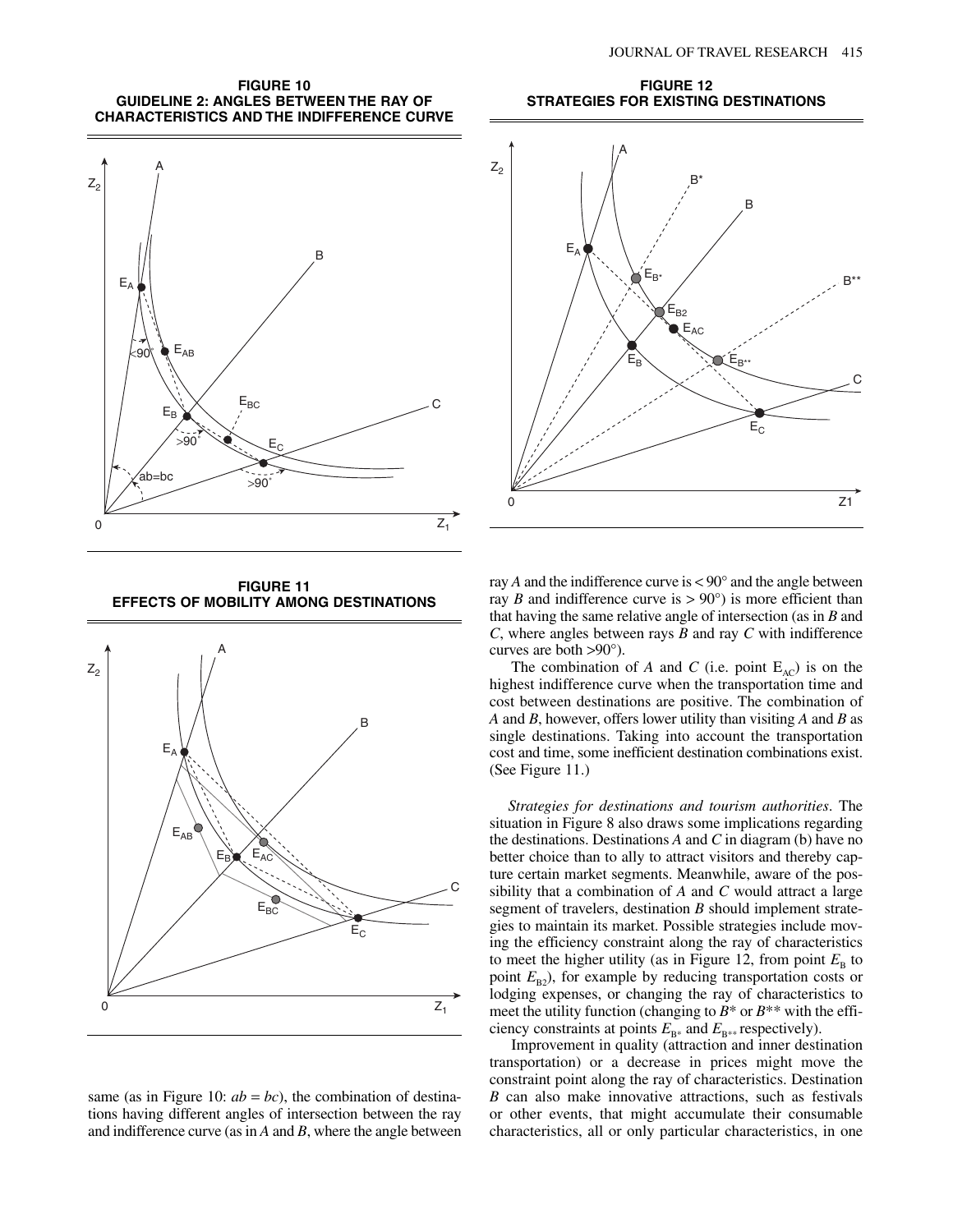**FIGURE 13 INTRODUCTION OF A NEW DESTINATION**



preferable occasion. Such accumulation may increase the destination's utility level to one that is higher than that for other destinations.

Tourism authorities such as a government might seek to introduce a new destination to attract more tourists. Tourists might also combine new destinations with existing ones. Therefore, the choice of which kind of destination to be developed must be made along with the consideration of destination combination. The choice then relies on the characteristics of the new destination, compared with existing destinations. As in Figure 13, given *A* and *B* as existing destinations, developing destination *C* would not be efficient for attracting tourists. On the contrary, developing destination *D*, if it is combined with destination *B*, will increase the overall utility of travel. In conclusion, to generate more demand, it would be more efficient for tourism authorities to develop new destinations that differ greatly from existing ones.

### **CONCLUDING REMARKS**

This study incorporated the number of trips and multidestination travel into the current application of Lancaster's model in tourism destination choice. Travel to multiple destinations is observed as visiting more than one destination on a single occasion as well as in multioccasion travel behavior. The model developed in this article accommodates all possible configurations of trip itineraries in visiting multiple destinations on one occasion, which was not accommodated in the current models. This model also captures the evolution of a tourism structure because it allows for a shift in the ray of characteristics based on traveling occasions.

The model implications prove that combining more than one destination might engender a higher utility and thereby increase the purchase likelihood. The model can be used as a theoretical basis for tourism policy makers and businesses to determine some marketing strategies for destination development.

This article provides tour operators some guidelines for designing a package tour: choosing a proper destination and designing the duration of stay at each destination. Packaging destinations would be accomplished most efficiently by combining two (or more) destinations that differ in characteristic proportions (marked as the angle between rays of characteristics) and in the angle of intersection between those rays with an indifference curve. This consideration is also important for tourism authorities to determine the development of new destinations. Developing new destinations that are differing greatly from existing ones could increase the overall utility of travel and thereby attract more travelers.

This study undertook no empirical work. Nevertheless, using particular techniques, the model is applicable for analyzing and estimating real-world travel patterns. The value of destination characteristics and consumer preferences can be measured using scaling techniques and a hedonic approach. The model provides a clear and strong basis for multiple destination choice analysis; the next extension can be done to transform the model into a discrete choice model, extending the current address approach to accommodate a combination of selected products. Further extension can be done to develop the model into a dynamic multiperiod model because it already includes a dynamic aspect: inclusion of traveling occasions (*n*).

The model in this article does not include the issue of *route* characteristics. Further research is possible to estimate the characteristics of routes between the origin and destinations and routes between alternate destinations, and how they determine the decision to take multidestination travel.

#### **REFERENCES**

- Cooper, C. P. (1981). "Spatial and Temporal Patterns of Tourist Behaviour." *Regional Studies*, 15 (3): 359-71.
- Debbage, K. (1991). "Spatial Behaviour in a Bahamian Resort." *Annals of Tourism Research*, 18: 251-68.
- Fernandez-Castro, A. S., and P. C. Smith (2002). "Lancaster's Characteristics Approach Revisited: Product Selection Using Non-parametric Methods." *Managerial and Decision Economics*, 23: 83–91.
- Fesenmaier, D. R., and S. R. Lieber (1985). "Spatial Structure and Behavior Response in Outdoor Recreation Participation." *Geografiska Annaler B*, 67: 131-38.
- Gourville, J. T., and D. Soman (2002). "The Potential Downside of Bundling: How Packaging Services Can Hurt Consumption." *Cornell Hotel and Restaurant Quarterly* (June 2002): 29-37.
- Gunn, Clare A. (1994). *Tourism Planning: Basics, Concepts, Cases*. Washington, DC: Taylor & Francis.
- Hwang, Y. H., and D. R. Fesenmaier (2003). "Multidestination Pleasure Travel Patterns: Empirical Evidence from the American Travel Survey." *Journal of Travel Research*, 42: 166-71.
- Kim, S., and D. R. Fesenmaier (1990). "Evaluating Spatial Structure Effects in Recreational Travel." *Leisure Sciences*, 12: 367-81.
- Lancaster, Kelvin J. (1966). "A New Approach to Consumer Theory." *Journal of Political Economy*, 74 (2): 132-57.
- ——— (1968). *Mathematical Economics*. New York: Dover.
- Lew, A. L., and B. McKercher (2002). "Trip Destinations, Gateways and Itineraries: The Example of Hong Kong." *Tourism Management*, 23: 609-21.
- Lue, C. C., J. L. Crompton, and D. R. Fesenmaier (1993). "Conceptualization of Multi-destination Pleasure Trip Decisions." *Annals of Tourism Research*, 20: 289-301.